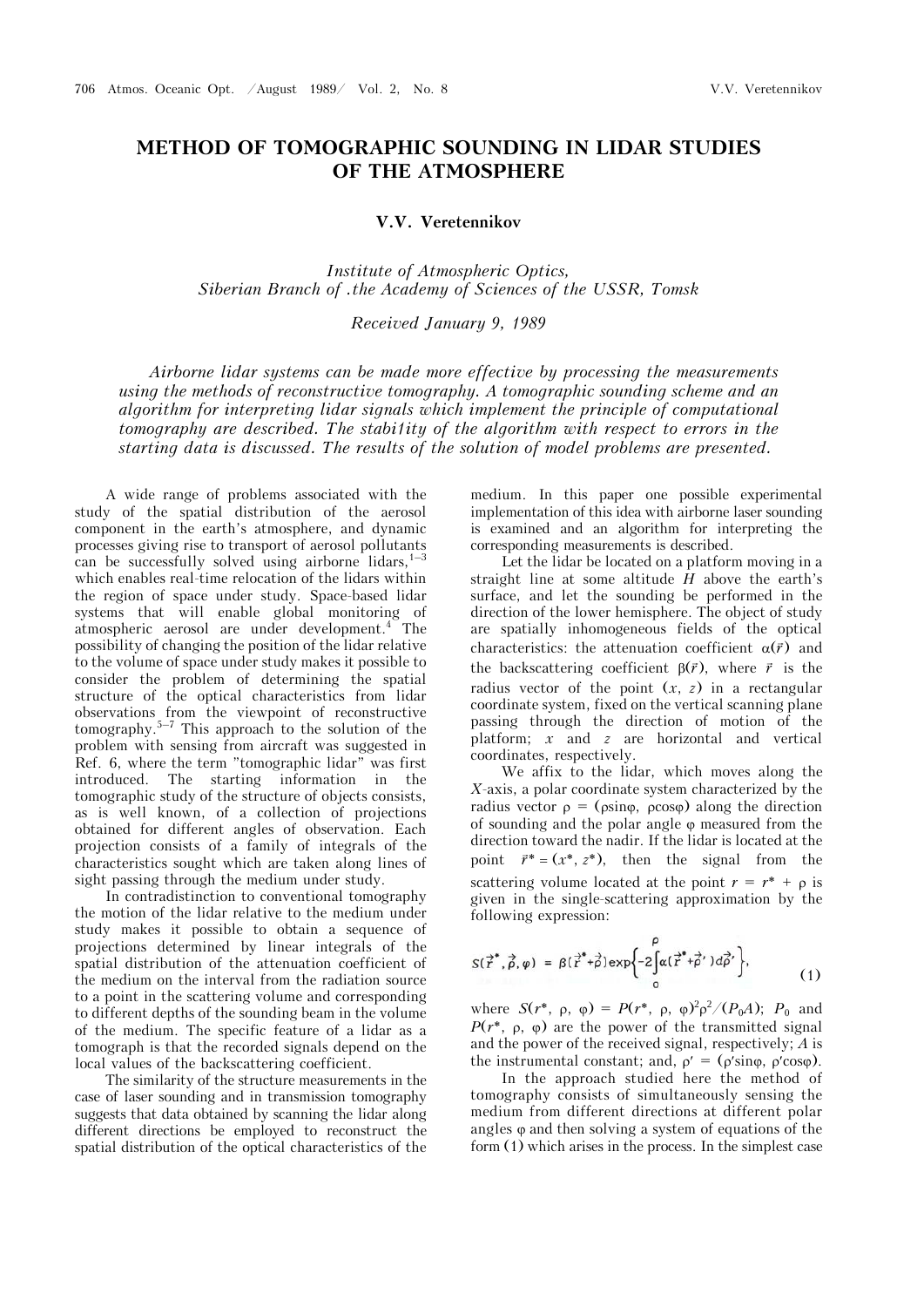it is sufficient to have lidar signals at two polar angles  $\varphi_1$ and  $\varphi$  in order to reconstruct the spatial distribution of characteristics of  $\alpha(x, z)$  and  $\beta(x, z)$ . In this case there will be two equations for the two unknowns  $\alpha$  and  $\beta$  at each point in space  $(x, z)$ . We shall examine an algorithm for processing lidar signals in this case.

For definiteness assume that the sounding is performed at the nadir  $(\varphi_1 = 0)$  and at an angle  $\varphi_2 = \varphi$  to the nadir with a pulse repetition frequency . Then discrete readings can be determined along the *X* and *Z* axes (Fig. 1):  $x_i = j\Delta x, j = 0.1, ..., n$ ;  $z_i = i\Delta z$ ;  $i = 0.1$ , ...,  $M$ , where  $\Delta x = V/v$ ,  $\Delta z = \Delta x$  ctgo (*V* is the velocity of the lidar). For these readings a finite-difference analog of the system of equations (1) can be constructed in the form of a system of grid equations $8$ :

$$
S_{ij} = \beta_{ij} T_{i-1,j} \exp[-(\alpha_{i-1,j} + \alpha_{ij}) \Delta z],
$$
  
\n
$$
S_{ij}^{\varphi} = \beta_{ij} T_{i-1,j-1}^{\varphi} \exp[-(\alpha_{i-1,j-1} + \alpha_{ij}) \Delta z / \cos \varphi],
$$
  
\n
$$
T_{ij} = \exp\left[-\Delta \frac{1}{z} \sum_{k=0}^{i} \omega_k \alpha_{kj}\right], \quad T_{0j} = 1;
$$
  
\n
$$
T_{ij}^{\varphi} = \exp\left[-(\Delta \frac{2}{z} / \cos \varphi) \sum_{k=0}^{i} \omega_k \alpha_{k,j-1+k}\right] T_{0j}^{\varphi} = 1,
$$
  
\n
$$
i = 1, 2, ..., N; j = i, i + 1, ..., n; M \le n;
$$
  
\n
$$
\omega_0 = \omega_i = 1, \quad \omega_k = 2 \quad (k \neq 0; k \neq i).
$$
 (2)

Here the following notation has been adopted: characteristics with a superscript  $\varphi$  are obtained by replacing Eq. (1) at  $\varphi_2 = \varphi$  by its discrete analog; variables with the pair of subscripts  $(i, j)$  refer to the point  $(x_i, z_i)$ . The system of grid equations (2) is defined for  $j \geq i$  and 2*N* unknowns, where the number of nodes  $N = M n - M(M -1)/2$ .



*FIG. 1. A discrete scheme for two-beam tomographic sounding of the atmosphere.*

The general approach to the solution of the system (2) is as follows. A solution is obtained sequentially for each layer  $z_i$ ,  $i = 1, 2, \ldots$  starting with  $i = 1$ . This

requires a priori knowledge of the boundary values  $\alpha_{0i}$ . If such data are not available, the problem can be solved by setting  $\alpha_{0i} = \alpha_{1i}$ . The solution at the *i*-th layer will be determined in terms of the solution at the preceding layers. Then at the *i*-th layer for a given value of *j* the system (2) will be defined for a pair of unknowns  $\alpha_{ij}$  and  $\beta_{ij}$  and reduces to a system of two linear algebraic equations of the form

$$
\ln \beta - \alpha \Delta z = b_{1}; \tag{3}
$$

$$
\ln \beta - \alpha \Delta z / \cos \varphi = b_0.
$$

In Eq. (3) the following notation is adopted:

$$
\beta = \beta_{i,j}; \quad \alpha = \alpha_{i,j}; \quad b_1 = \ln G_{i,j}; \quad b_2 = \ln G_{i,j}^{\varphi};
$$
  
\n
$$
G_{i,j} = S_{i,j} \exp[\alpha_{i-1,j} \Delta z] / T_{i-1,j};
$$
  
\n
$$
G_{i,j}^{\varphi} = S_{i,j}^{\varphi} \exp[\alpha_{i-1,j-1} \Delta z / \cos \varphi] T_{i-1,j-1}^{\varphi}.
$$
  
\n(4)

The repeated solution of a system of equations of the form  $(3)$  is the main feature of the processing of lidar signals in the problem under study. We shall discuss briefly the special features of the inversion of the system (3). As the step  $\Delta z$  is made to approach zero the system (3) becomes degenerate, and its determinant  $D = \Delta z$  (cos $\varphi$  – 1)/cos $\varphi$  approaches zero. However this is not reflected in the reconstruction of the quantity In  $\beta$  from the system (3):

$$
\ln \beta = (b_2 \cos \varphi - b_1) / (\cos \varphi - 1), \tag{5}
$$

which does not depend on  $\Delta z$  and remains stable. On the other hand, the calculation of the attenuation coefficient a from the formula

$$
\alpha = (b_2 - b_1)/D \tag{6}
$$

will be unstable, since in the limit  $\Delta z \rightarrow 0$ , the expression (6) is an indefinite form of the type  $0/0$ . This becomes clearer when the errors in the solution of the system  $(3)$  are analyzed. Let the exact right side of  $(3)$  $(b_1^0, b_2^0)$  correspond to the exact solution (ln  $\beta_0$ ,  $\alpha_0$ ). It can be shown that the error in the reconstruction of ln $\beta$  when the right side of Eq. (3)  $b_1^{\delta}$ ,  $b_2^{\delta}$  contains an error will be characterized by the quantity

$$
\delta_{\beta} = (\delta_1^2 + \delta_2^2 \cos^2 \varphi)^{1/2} / (1 - \cos \varphi), \tag{7}
$$

where

$$
\delta_i^2 = \overline{(b_i^{\delta} - b_i^0)^2}, \quad \delta_{\beta}^2 = \overline{(ln\beta_{\delta} - ln\beta_0)^2}.
$$

Analogously for  $\alpha_{\delta}$  we have

$$
\delta_{\alpha} = \cos\varphi (\delta_1^2 + \delta_2^2)^{1/2} / [\Delta z (1 - \cos\varphi)]. \tag{8}
$$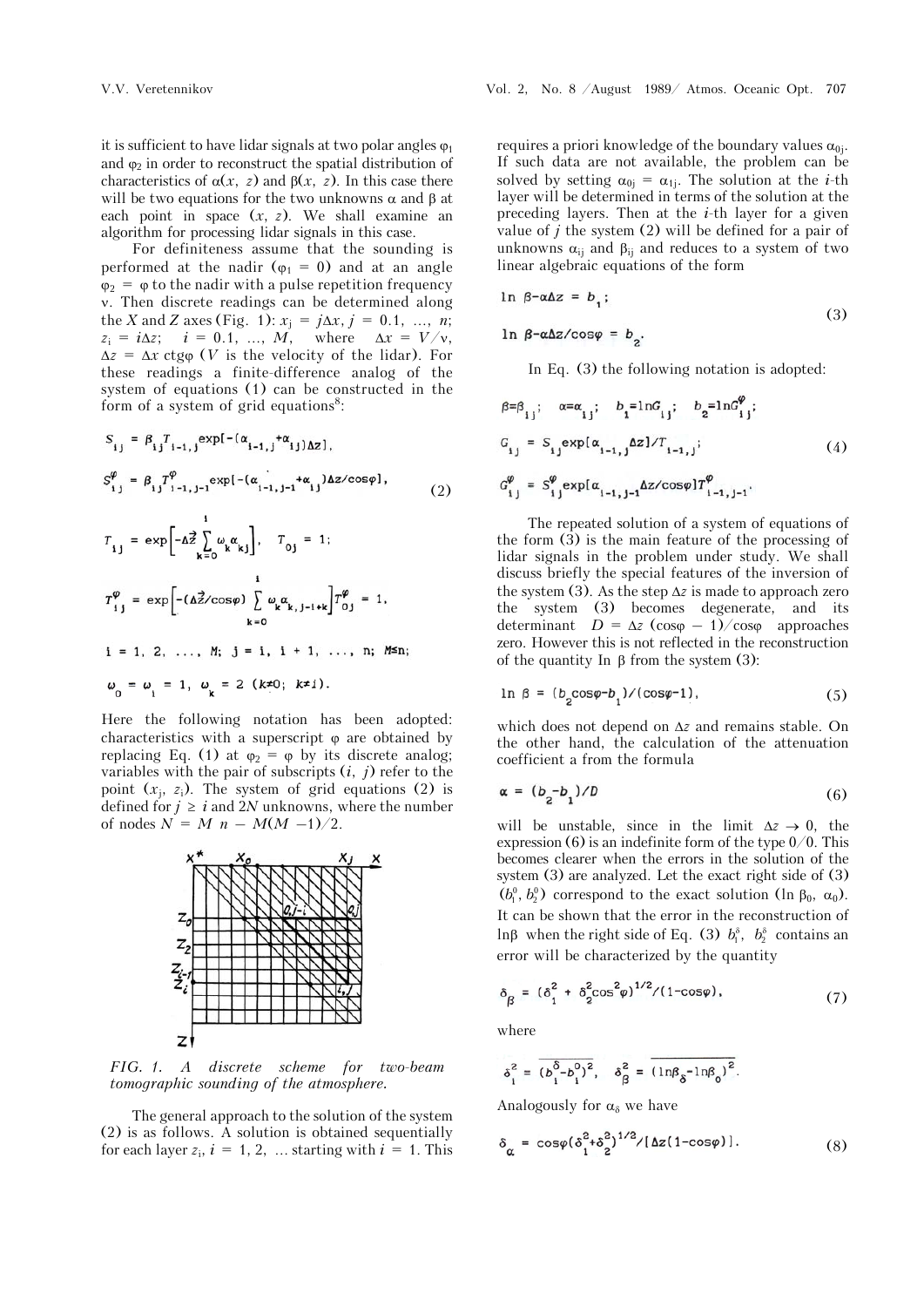It is obvious from Eqs. (7) and (8) that as  $\Delta z \rightarrow 0$  the error  $\delta_{\alpha}$  increases without limit, while the quantity  $\delta \beta$ is always bounded as long as  $\varphi \neq 0$ . Thus the problem under study is stable only with respect to the backscattering coefficient  $\beta(x, z)$ . The stable reconstruction of the spatial distribution of the attenuation coefficient is achieved by using regularization methods.<sup>9</sup> This is most simply achieved by restricting the value of the norm of  $\alpha(x, z)$ separately for each *i*-th layer, defining the stabilizing functional in the form

$$
||\alpha||^2 = \sum_{j=1}^n \alpha_{ij}^2 / n', \quad n' = n-i+1.
$$

The application of Tikhonov's method of regularization ultimately gives for each *i*-th layer  $n' = n - i + 1$  independent pairs of equations. Each pair of equations is the regularized analog of the system (3) with a common regularization parameter  $\gamma$ for all equations. For uncorrelated errors  $\delta_1$  and  $\delta_2$  the estimate of the optimal value of the regularization parameter has the form

$$
\gamma^* = \varepsilon^2 / \|\alpha_0\|^2,\tag{9}
$$

where  $\varepsilon$  is the relative error in  $G_{\scriptscriptstyle{\text{ii}}} (G_{\scriptscriptstyle{\text{ii}}}^{\scriptscriptstyle{\text{e}}})$  (for simplicity assumed to be constant for all *j*). It is obvious from the formula (9) that to determine the optimal value of  $\gamma^*$ with a fixed error  $\varepsilon$  in the initial data it is sufficient to evaluate *a priori* the average value of the square of the attenuation coefficient a over the *i*-th layer. The relative mean-square error in the reconstruction of  $\alpha$  in the *i*-th layer with the optimal value of the regularization parameter  $\gamma$  is given by the expression

$$
\varepsilon_{\alpha}^{2} = \dot{\varepsilon}^{2} / [\varepsilon^{2} + D^{2} ||\alpha_{0}||^{2} / 2]. \qquad (10)
$$

It follows from Eq. (10) that as  $\varepsilon \to 0$  the error in the solution also approaches zero. In addition, the error in the solution remains bounded as  $D \rightarrow 0$ . The spatial distribution of the attenuation coefficient  $\alpha$  is reconstructed more accurately as the density of the medium increases and as the discretization step  $\Delta z$  and the viewing angle  $\varphi$  increase. Setting an admissible level of discretization of the solution  $\varepsilon_{\alpha}$ , the admissible discretization step for media with different optical density can be determined from formula

$$
\Delta z = \frac{\varepsilon}{\varepsilon_{\alpha} \|\alpha_{\text{o}}\|} \sqrt{2(1-\varepsilon_{\alpha}^2)} \left| \frac{\cos \varphi}{1-\cos \varphi} \right|.
$$
 (11)

For example, it follows from Eq. (11) that, for  $\varepsilon = 10\%$  and  $\varphi = \pi/3$  the attenuation coefficient  $\alpha$ can be reconstructed with an error of 20–30% and a spatial resolution of the order of 1 km with a visibility range exceeding 10 km. The admissible discretization step  $\Delta z$  is proportional to the visibility range. The general relationship between the inversion error and

the spatial resolution follows from formulas (10) and (11): a gain in the accuracy in the reconstruction of  $\alpha$ will be accompanied by a gain in the resolution and *vice versa*.

Substituting  $\Delta z$  from Eq 11) into the expression for  $\delta$ <sub>a</sub> without regularization (8) gives

$$
\delta_{\alpha} = \varepsilon_{\alpha} \|\alpha\| / \sqrt{1 - \varepsilon_{\alpha}^2}.
$$
 (12)

The relation (12) gives a relation between the error obtained in the regularized solution and the error obtained without regularization with the same discretization step  $\Delta z$ . It is obvious from Eq. (12) that these errors differ by the factor  $\sqrt{1 - \varepsilon_{\alpha}^2}$ , which for small values of  $\varepsilon_{\alpha}$  is close to unity. The discretization steps  $\Delta z$  for regularized and unregularized problems are in the same ratio. Therefore the solution obtained without regularization will be close to the regularized solution, if the step  $\Delta z$  is chosen based on the error in the initial data. Based on the remarks regarding the choice of  $\Delta z$  the algorithm for inverting the system (2) can be written in the f orm

$$
\alpha_{ij} = \frac{1}{\Delta z} \ln \left[ \frac{G_{ij}}{G_{ij}^{\varphi}} \right] \frac{\cos \varphi}{1 - \cos \varphi}, \ \beta_{ij} = G_{ij} \left[ \frac{G_{ij}}{G_{ij}^{\varphi}} \right] \frac{\cos \varphi}{1 - \cos \varphi}, \ (13)
$$

where  $G_{ij}$  and  $G_{ii}^{\phi}$  are defined in Eqs. (4).

In the algorithm (13) the discretization step along *X*-axis is related with the discretization step along the *Z* axis:  $\Delta x = \Delta z \cdot \tan \varphi$ . The limit on the spatial resolution established for the *z* coordinate is transferred also to the *x* coordinate.

A simple modification of the algorithm (13) makes it possible to eliminate the limits on the spatial resolution along the *X* axis. If the step  $\Delta x$  is reduced by a factor of *m*,  $\Delta x' = \Delta x / m$ , then for the new readings  $x_i = j \Delta x'$ ,  $J = 1, 2,...$ , in the algorithm (13) the quantities  $G_{ii}^{\phi}$  are given by the formula

$$
G_{i,j}^{\varphi} = S_{i,j}^{\varphi} \exp\{\alpha_{i,j-m} \Delta z / \cos\varphi\} T_{i-1,j-m}^{\varphi}, \qquad (14)
$$

where  $J = im$ ,  $im = 1, ..., n$ .

Within the layer  $z_i \leq z \leq z_{i+1}$  the backscattering coefficient  $\beta(x, z)$  can be determined by introducing a correction for transmission through the top boundary of the layer to the level *z* by interpolating  $\alpha(x, z)$  at each point on the boundaries  $z_i$  and  $z_{i+1}$ .

As an example of the processing of lidar signals Fig. 2 shows the results of the numerical modeling of the problem of tomographic sounding of a weakly turbid atmosphere. Figure 2a shows the initial spatial distribution of the backscattering coefficient  $\beta(x, z)$ . The average value of the attenuation coefficient  $\alpha$  was equal to about  $0.1 \text{ km}^{-1}$ . The result of reconstruction of the field  $\beta(x, z)$  with an error of  $\varepsilon = 10\%$  in the